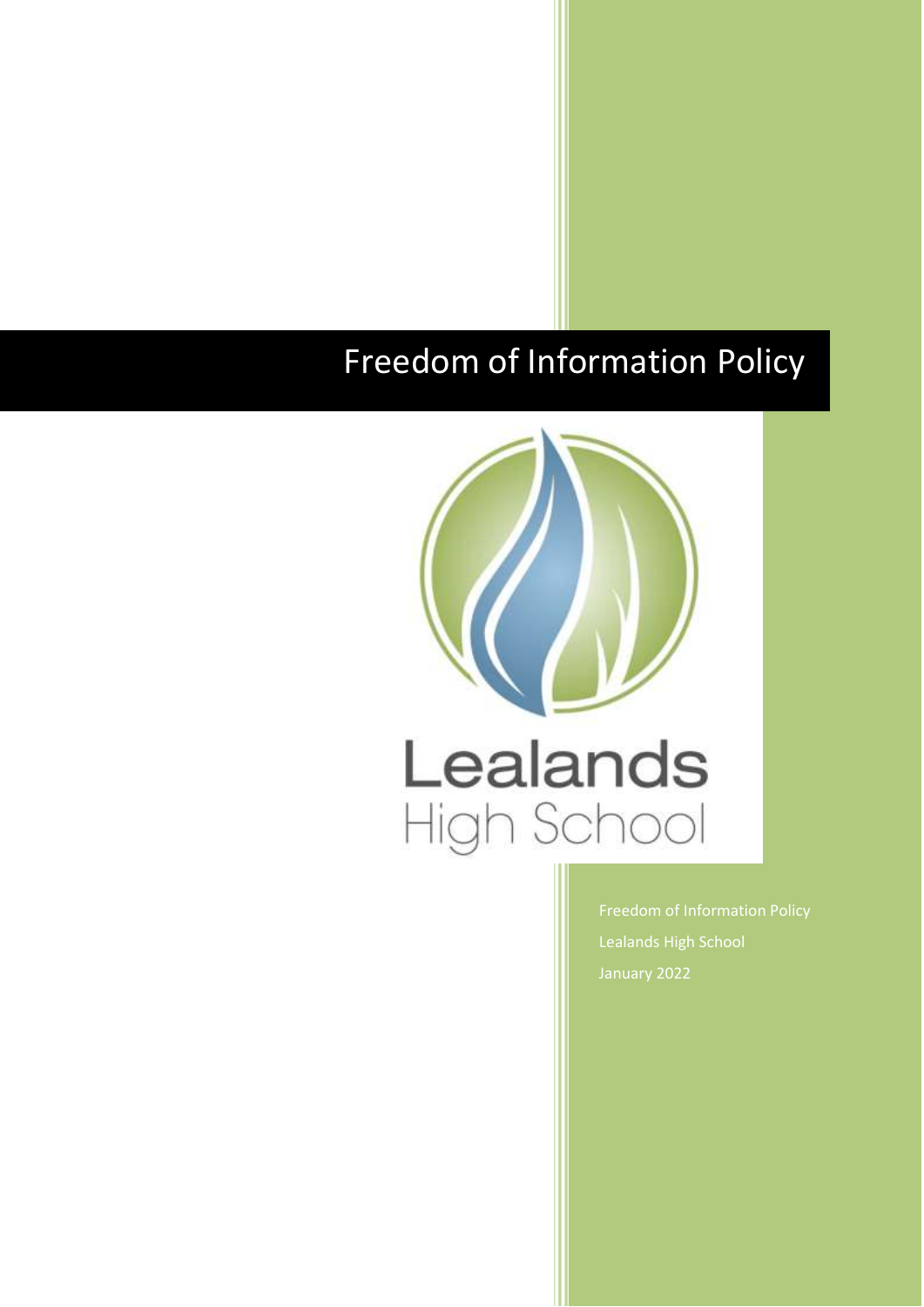# **1. INTRODUCTION**

Lealands High School policies are designed to support the school ethos, aims and vision. Lealands is a positive learning community which is fully inclusive to ensure equality of opportunity for all. Our aims are outlined in our Home School Agreement.

**Our aims:**

# **Excellence in everything we do Everyone has responsibility Respect for all**

- Everyone achieves success and makes excellent progress
- We all continually improve what we do and work hard
- We care about being the best we can be and getting the best out of those around us
- To prepare young people for life and a positive future
- To ensure that school is a safe place
- To help and support others to grow and succeed

- Everyone is valued for their contribution
- All are cared for and supported so that needs are met
- We recognise and celebrate the talents, gifts and uniqueness of every individual

In order to achieve these aims students, parents and the school need to work in partnership.

# **Our vision is to be:**

*Everyone achieves excellence, demonstrates respect for all and takes responsibility for their own actions, while helping others to be successful.*

We strive to achieve this vision in all that we do and staff, students, parents, governors, other school stakeholders and partners are all an important part of making this happen.

# **2. RATIONAL**

This model publication scheme has been prepared and approved by the Information Commissioner. It may be adopted without modification by any public authority without further approval and will be valid until further notice.

This publication scheme commits an authority to make information available to the public as part of its normal business activities. The information covered is included in the classes of information mentioned below, where this information is held by the authority. Additional assistance is provided to the definition of these classes in sector specific guidance manuals issued by the Information Commissioner.

The scheme commits an authority:

- To proactively publish or otherwise make available as a matter of routine, information, including environmental information, which is held by the authority and falls within the classifications below.
- To specify the information which is held by the authority and falls within the classifications below.
- To proactively publish or otherwise make available as a matter of routine, information in line with the statements contained within this scheme.
- To produce and publish the methods by which the specific information is made routinely available so that it can be easily identified and accessed by members of the public.
- To review and update on a regular basis the information the authority makes available under this scheme.
- To produce a schedule of any fees charged for access to information which is made proactively available.
- To make this publication scheme available to the public.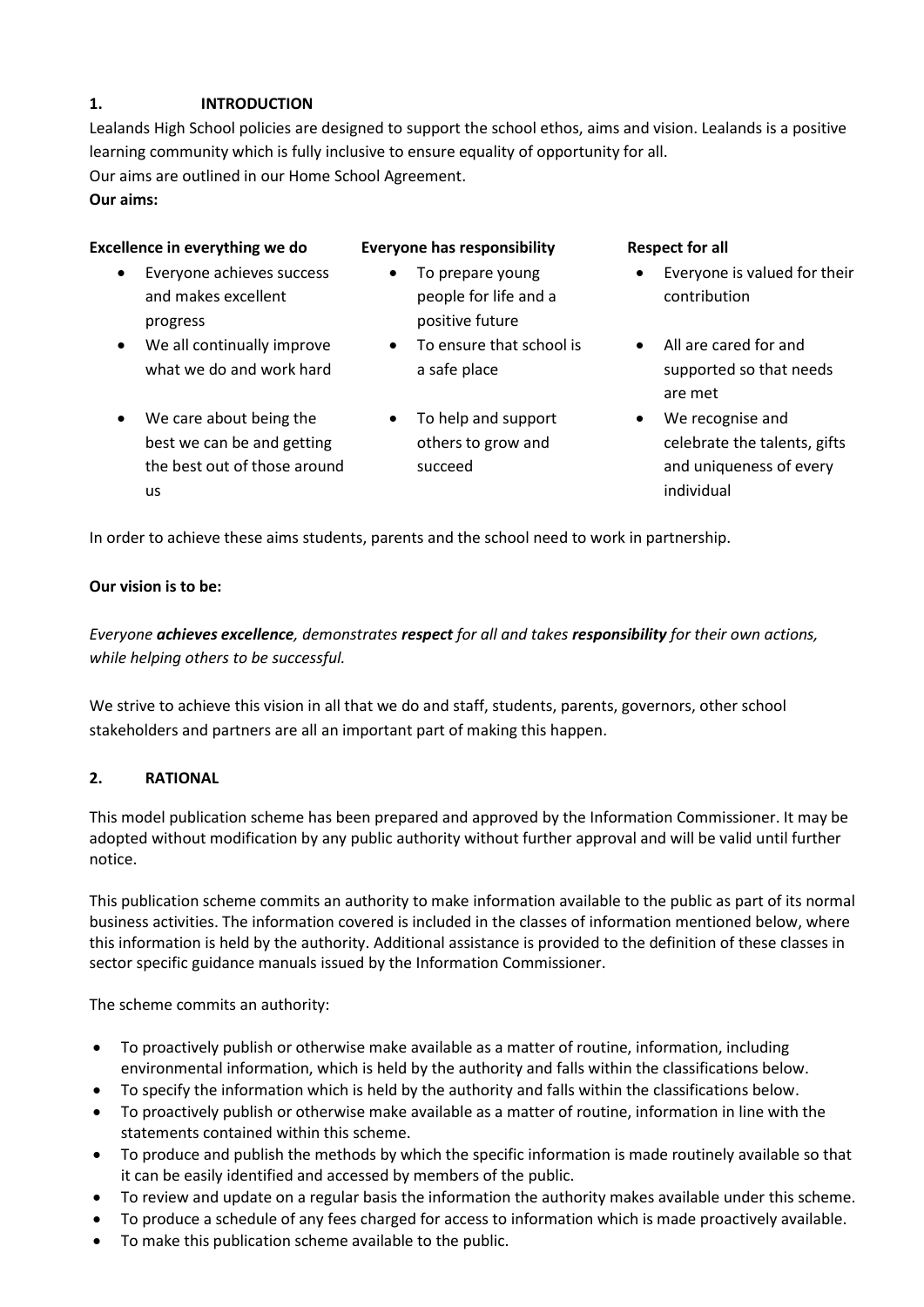To publish any dataset held by the authority that has been requested, and any updated versions it holds, unless the authority is satisfied that it is not appropriate to do so; to publish the dataset, where reasonably practicable, in an electronic form that is capable of re-use; and, if any information in the dataset is a relevant copyright work and the public authority is the only owner, to make the information available for re-use under a specified licence. The term "dataset" is defined in section 11(5) of the Freedom of Information Act. The terms "relevant copyright work" and "specified licence" are defined in section 19(8) of that Act.

#### **Classes of Information**

# **Who we are and what we do**

Organisational information, locations and contacts, constitutional and legal governance.

#### **What we spend and how we spend it**

Financial information relating to projected and actual income and expenditure, tendering, procurement and contracts.

# **What our priorities are and how we are doing**

Strategy and performance information, plans, assessments, inspections and reviews.

# **How we make decisions**

Policy proposals and decisions. Decision making processes, internal criteria and procedures, consultations.

# **Our policies and procedures**

Current written protocols for delivering our functions and responsibilities.

# **Lists and registers**

Information held in registers required by law and other lists and registers relating to the functions of the authority.

#### **The services we offer**

Advice and guidance, booklets and leaflets, transactions and media releases. A description of the services offered.

The classes of information will not generally include:

- Information the disclosure of which is prevented by law, or exempt under the Freedom of Information Act, or is otherwise properly considered to be protected from disclosure.
- Information in draft form.
- Information that is no longer readily available as it is contained in files that have been placed in archive storage, or is difficult to access for similar reasons.

# **The method by which information published under this scheme will be made available**

The authority will indicate clearly to the public what information is covered by this scheme and how it can be obtained.

Where it is within the capability of a public authority, information will be provided on a website. Where it is impracticable to make information available on a website or when an individual does not wish to access the information by the website, a public authority will indicate how information can be obtained by other means and provide it by those means.

In exceptional circumstances some information may be available only by viewing in person. Where this manner is specified, contact details will be provided. An appointment to view the information will be arranged within a reasonable timescale.

Information will be provided in the language in which it is held or in such other language that is legally required. Where an authority is legally required to translate any information, it will do so.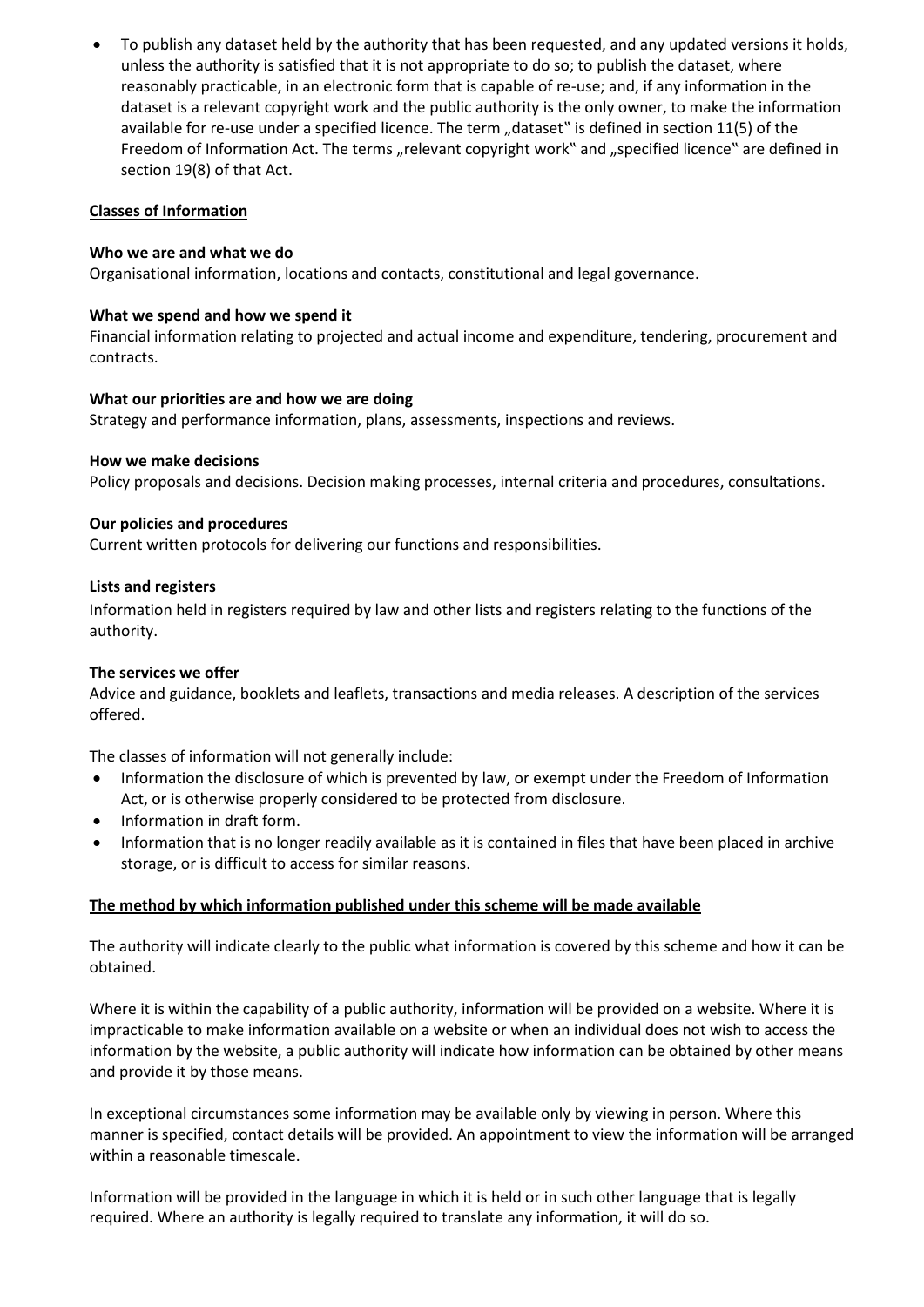Obligations under disability and discrimination legislation and any other legislation to provide information in other forms and formats will be adhered to when providing information in accordance with this scheme.

# **Charges which may be made for information published under this scheme.**

The purpose of this scheme is to make the maximum amount of information readily available at minimum inconvenience and cost to the public. Charges made by the authority for routinely published material will be justified and transparent and kept to a minimum.

Material which is published and accessed on a website will be provided free of charge.

Charges may be made for information subject to a charging regime specified by Parliament.

Charges may be made for actual disbursements incurred such as:

- photocopying
- postage and packaging
- the costs directly incurred as a result of viewing information

Charges may also be made for information provided under this scheme where they are legally authorised, they are in all the circumstances, including the general principles of the right of access to information held by public authorities, justified and are in accordance with a published schedule or schedules of fees which is readily available to the public.

Charges may also be made for making datasets (or parts of datasets) that are relevant copyright works available for re-use. These charges will be in accordance with either regulations made under section 11B of the Freedom of Information Act or other enactments, Model Publication Scheme.

If a charge is to be made, confirmation of the payment due will be given before the information is provided. Payment may be requested prior to provision of the information.

#### **Written requests**

Information held by a public authority that is not published under this scheme can be requested in writing, when its provision will be considered in accordance with the provisions of the Freedom of Information Act. To make a written request please write to Johanna Goslin, School Business Manager, c/o Lealands High School.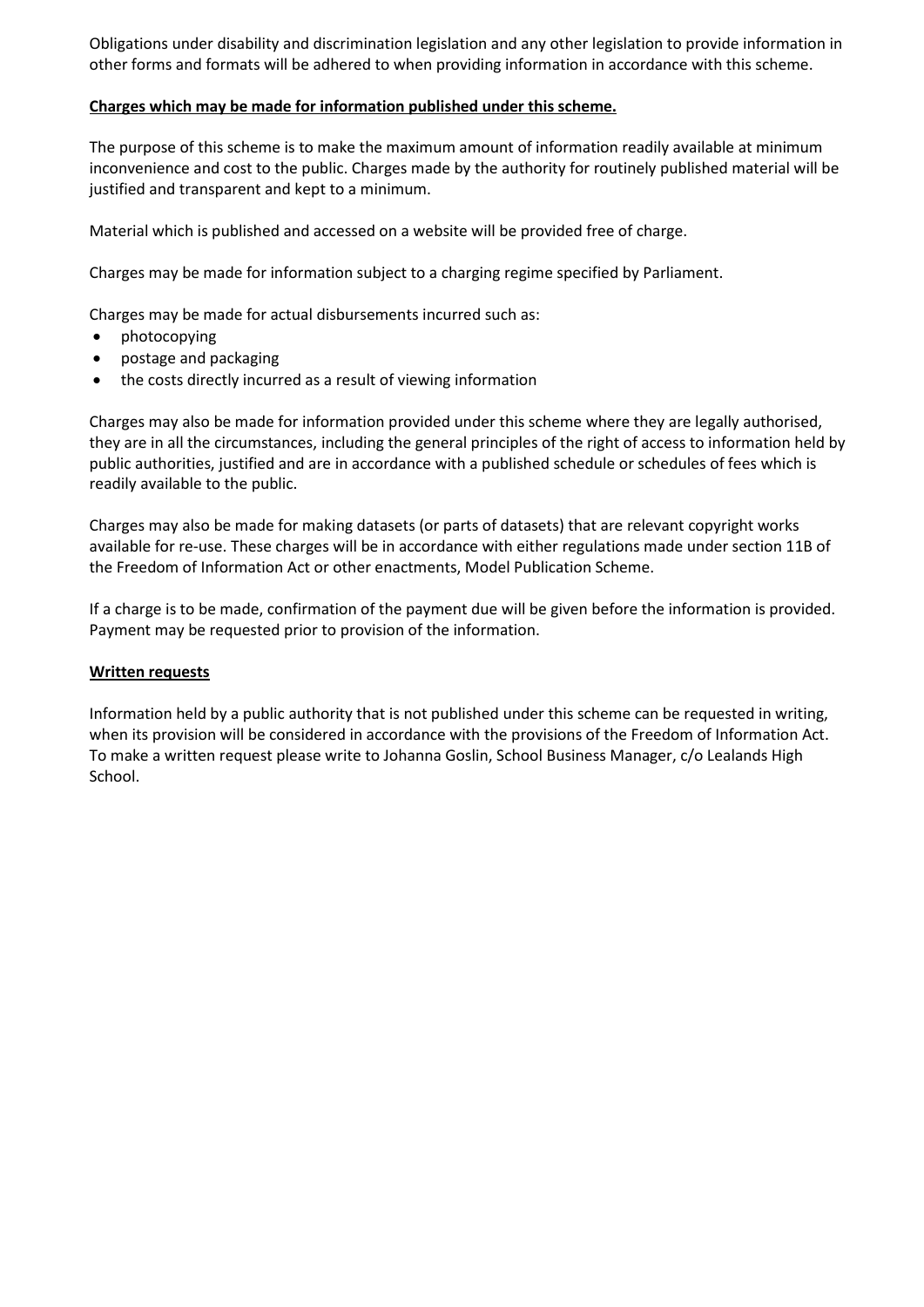| Information to be published.                                                                                                                                                                                            | How the information can be obtained                                    | Cost |
|-------------------------------------------------------------------------------------------------------------------------------------------------------------------------------------------------------------------------|------------------------------------------------------------------------|------|
| Class $1 -$ Who we are and what we do<br>(organisational information, structures, locations and contacts)<br>This will be current information only.                                                                     | Website: www.lealands.luton.sch.uk<br>Hard copy: Contact school office | Free |
| Who's who in the school                                                                                                                                                                                                 | Website: www.lealands.luton.sch.uk<br>Hard copy: Contact school office | Free |
| Who's who on the governing body / board of governors and the<br>basis of their appointment                                                                                                                              | Website: www.lealands.luton.sch.uk<br>Hard copy: Contact school office | Free |
| <b>Instrument of Government / Articles of Association</b><br>(The Instrument of Government is the document which records the<br>name and category of the school and the name and constitution of<br>its governing body) | Hard copy: Contact Clerk to the Governors, via the school              | Free |
| Contact details for the Head Teacher and for the governing body,<br>via the school (named contacts where possible)                                                                                                      | Website: www.lealands.luton.sch.uk<br>Hard copy: Contact school office | Free |
| <b>School Prospectus and School Curriculum outline</b>                                                                                                                                                                  | Website: www.lealands.luton.sch.uk<br>Hard copy: Contact school office | Free |
| <b>Annual Report (if any)</b>                                                                                                                                                                                           | Not applicable                                                         | Free |
| <b>Staffing structure</b>                                                                                                                                                                                               | Website: www.lealands.luton.sch.uk<br>Hard copy: Contact school office | Free |
| School session times and term dates                                                                                                                                                                                     | Website: www.lealands.luton.sch.uk<br>Hard copy: Contact school office | Free |
| Address of school and contact details, including email address                                                                                                                                                          | Website: www.lealands.luton.sch.uk<br>Hard copy: Contact school office | Free |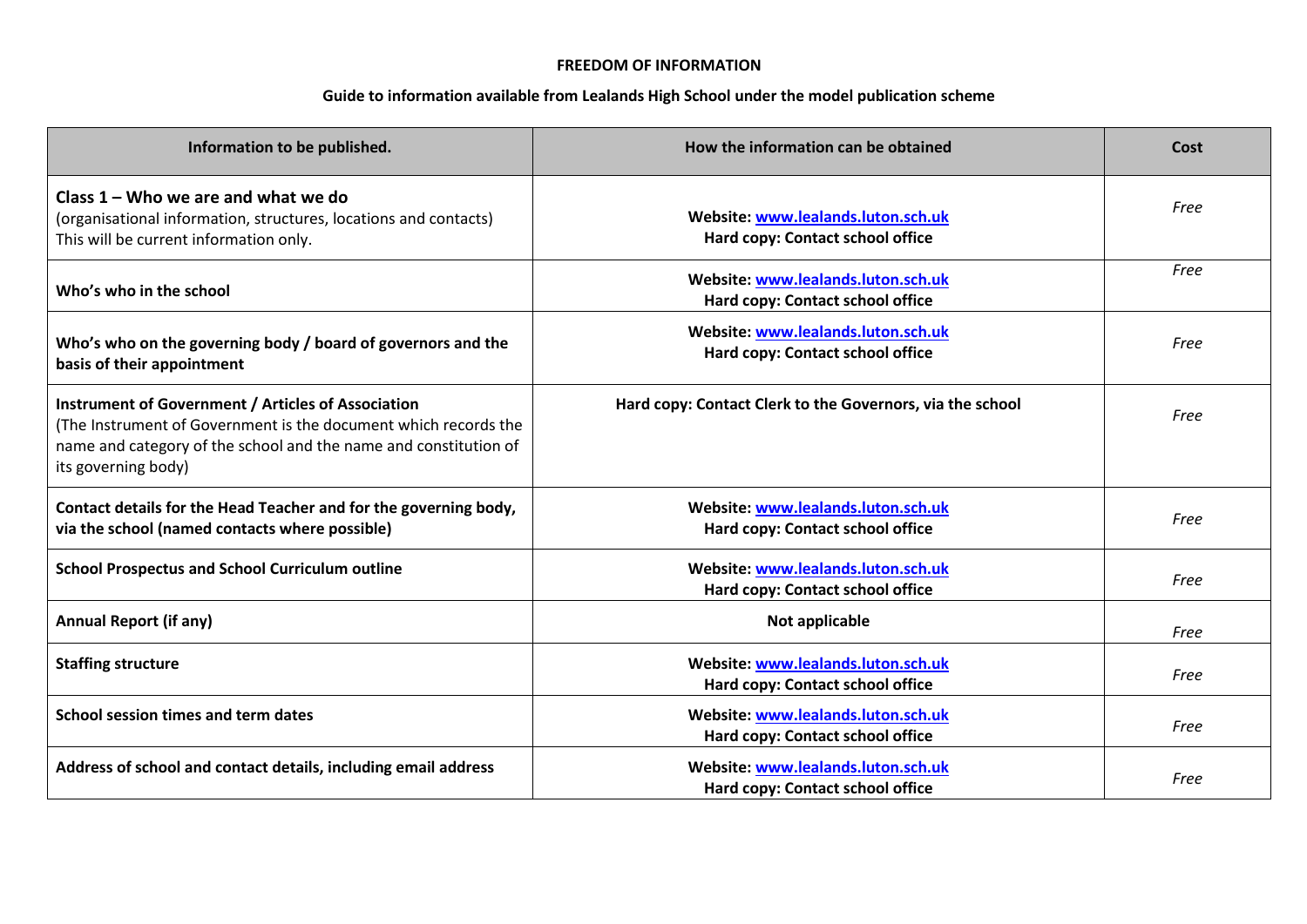| Information to be published.                                                                                                                                                                                                                                                           | How the information can be obtained                       | Cost |
|----------------------------------------------------------------------------------------------------------------------------------------------------------------------------------------------------------------------------------------------------------------------------------------|-----------------------------------------------------------|------|
| Class $1$ – What we spend and how we spend it<br>(Financial information relating to projected and actual income and<br>expenditure, procurement, contracts and financial audit)<br>Current and previous financial year as a minimum                                                    | Hard copy: Contact school office                          | Free |
| Annual budget plan and financial statements                                                                                                                                                                                                                                            | Hard copy: Contact school office                          | Free |
| <b>Capital funding</b><br>(Information on major plans for capital expenditure. Details of the<br>capital funding allocated to or by the school together with<br>information on related building projects and other capital projects)                                                   | Hard copy: Contact school office                          | Free |
| <b>Financial audit reports</b>                                                                                                                                                                                                                                                         | Hard copy: Contact Clerk to the Governors, via the school | Free |
| Details of expenditure items over £5000 - published at least<br>annually<br>(Including costs, supplier and transaction information)                                                                                                                                                    | Hard copy: Contact school office                          | Free |
| Procurement and contracts the school has entered into, or<br>information relating to / a link to information held by an<br>organisation which has done so on its behalf (for example, a local<br>authority or diocese)                                                                 | Hard copy: Contact school office                          | Free |
| Pay policy - The statement of the school's policy and procedures<br>regarding teachers' pay                                                                                                                                                                                            | <b>Available on request from Business Manager</b>         | Free |
| Staff allowances and expenses that can be incurred or claimed,<br>with totals paid to individual senior staff members (SLT or<br>equivalent, whose basic actual salary is at least £60,000 per<br>annum) by reference to categories Including travel, subsistence<br>and accommodation | Hard copy: Contact school office                          | Free |
| Staffing, pay and grading structure. As a minimum the pay<br>information should include salaries for senior staff (SLT or                                                                                                                                                              | Hard copy: Contact school office                          | Free |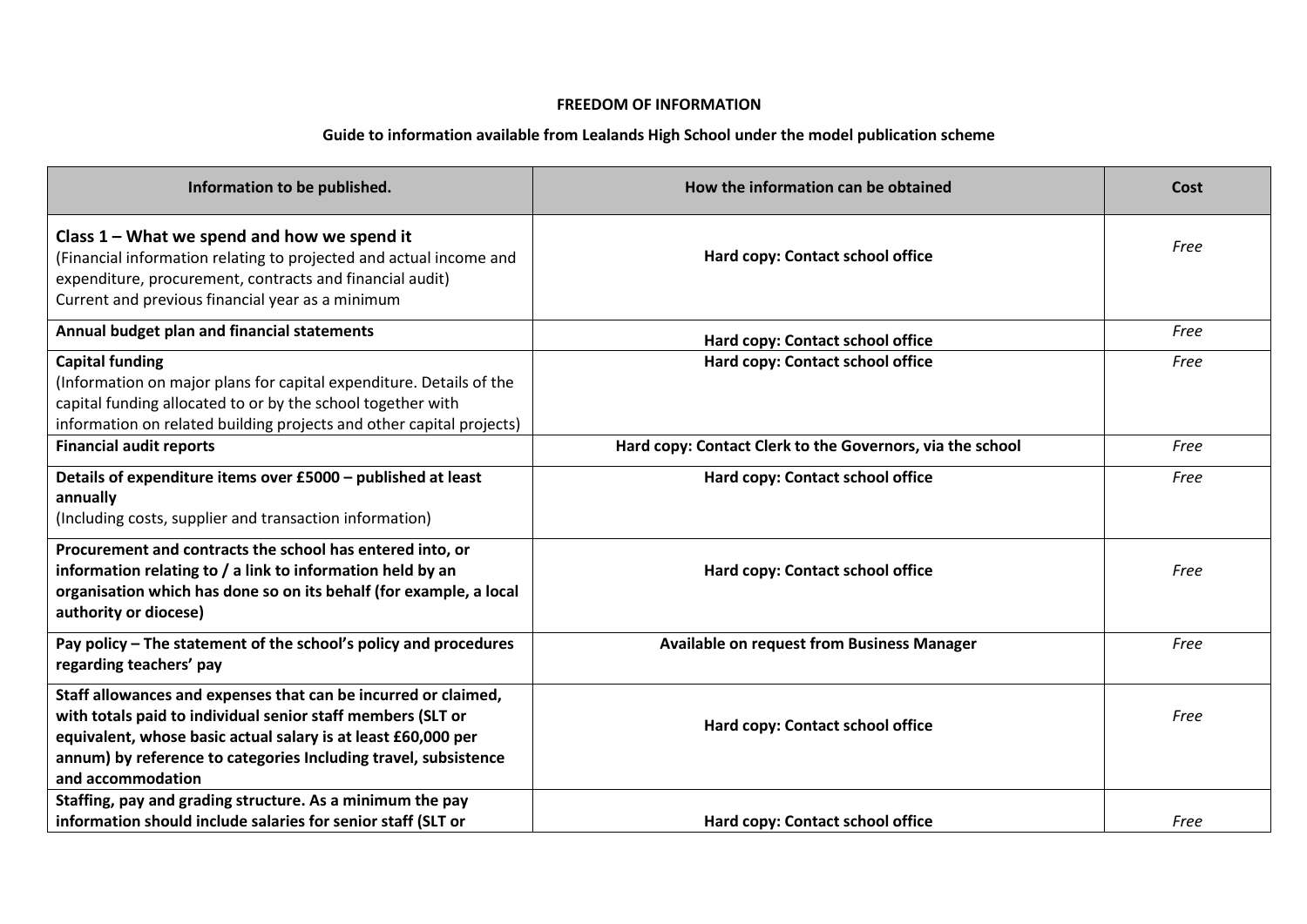| equivalent, as above) in bands of £10,000; for more junior posts,<br>by salary range                            |                                  |      |
|-----------------------------------------------------------------------------------------------------------------|----------------------------------|------|
| Governors' allowances that can be incurred or claimed and a<br>record of total payments to individual governors | Hard copy: Contact school office | Free |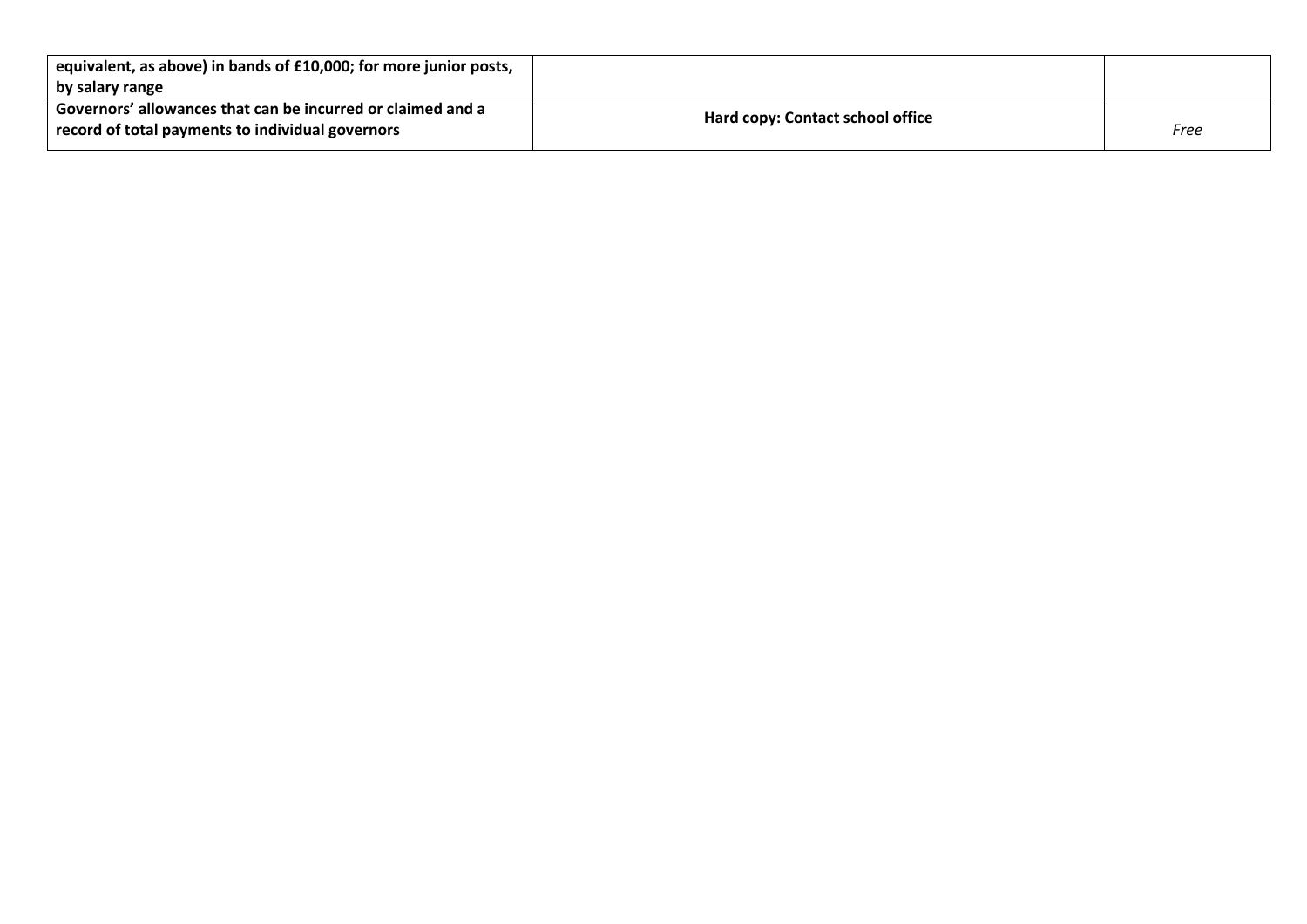| Information to be published.                                                                                                                                                                                      | How the information can be obtained                                    | Cost |
|-------------------------------------------------------------------------------------------------------------------------------------------------------------------------------------------------------------------|------------------------------------------------------------------------|------|
| Class $3$ – What our priorities are and how we are doing<br>(Strategies and plans, performance indicators, audits, inspections<br>and reviews)<br>Current information as a minimum                                | Website: www.lealands.luton.sch.uk<br>Hard copy: Contact school office | Free |
| School profile (if any)<br>And in all cases:<br>Performance data supplied to the Government or a direct link to<br>the data.<br>The latest Ofsted report (summary and full report)<br>Post-inspection action plan | Website: www.lealands.luton.sch.uk<br>Hard copy: Contact school office | Free |
| Performance management policy and procedures adopted by the<br>governing body                                                                                                                                     | Hard copy: Contact school office                                       | Free |
| Performance data or a direct link to it                                                                                                                                                                           | Hard copy: Contact Clerk to the Governors, via the school              | Free |
| The school's future plans; for example, proposals for and any<br>consultation on the future of the school, such as a change in<br>status                                                                          | Hard copy: Contact school office                                       | Free |
| Safeguarding and child protection<br>(Including child protection, on compliance with legislation and any<br>guidance issued by the Secretary of State)                                                            | Website: www.lealands.luton.sch.uk<br>Hard copy: Contact school office | Free |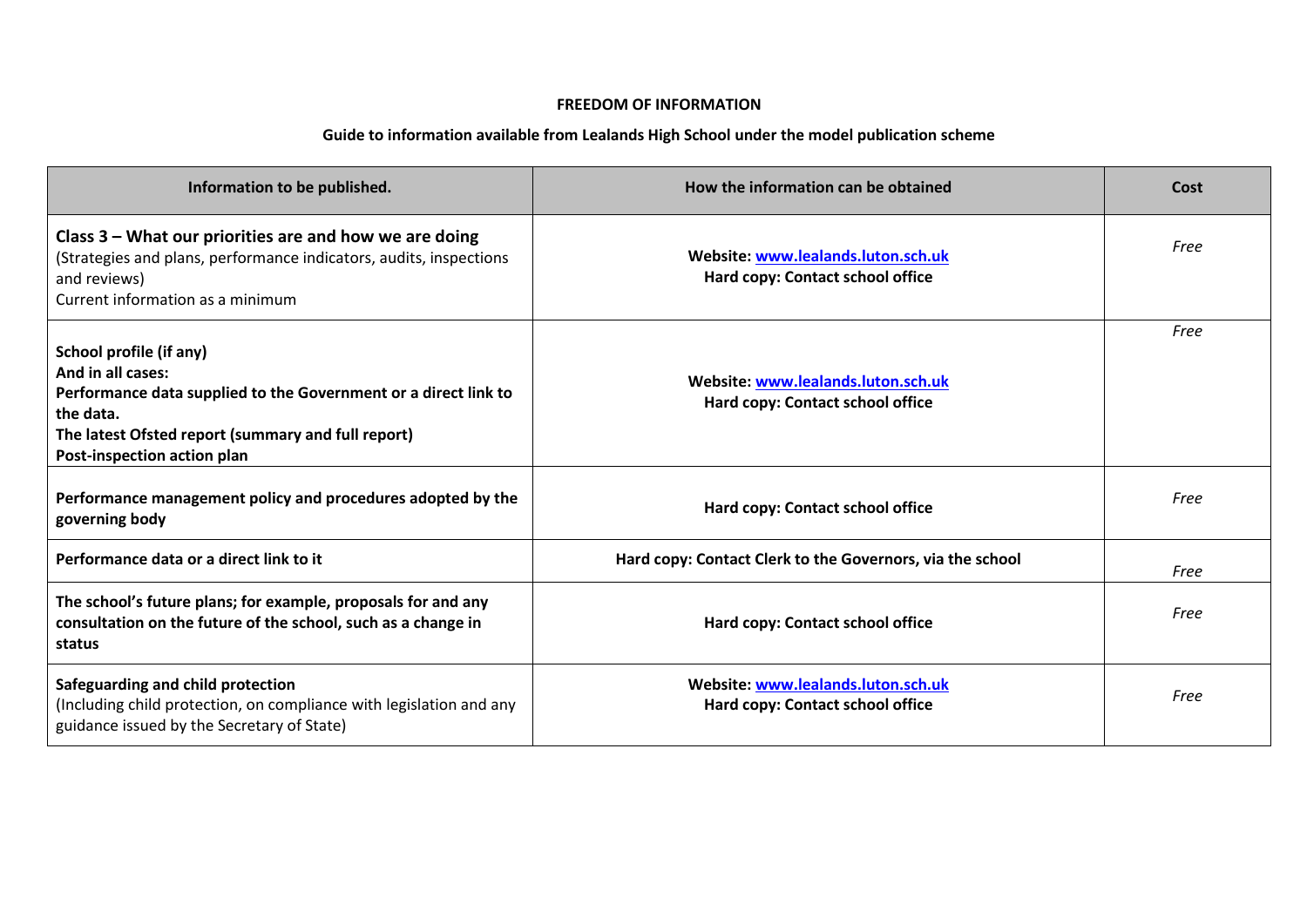| Information to be published.                                                                                                                                            | How the information can be obtained                                    | Cost |
|-------------------------------------------------------------------------------------------------------------------------------------------------------------------------|------------------------------------------------------------------------|------|
| Class $4$ – How we make decisions<br>(decision making process and record of decisions)<br>Current and previous three years                                              | Hard copy: Contact school office                                       | Free |
| Admissions policy / decisions (not individual admission decisions)<br>- where applicable including information on the right of appeal                                   | Website: www.lealands.luton.sch.uk<br>Hard copy: Contact school office | Free |
| Agendas and minutes of meetings of the governing body and its<br>committees. (NB this will exclude information that is properly<br>regarded as private to the meetings) | Hard copy: Contact school office                                       | Free |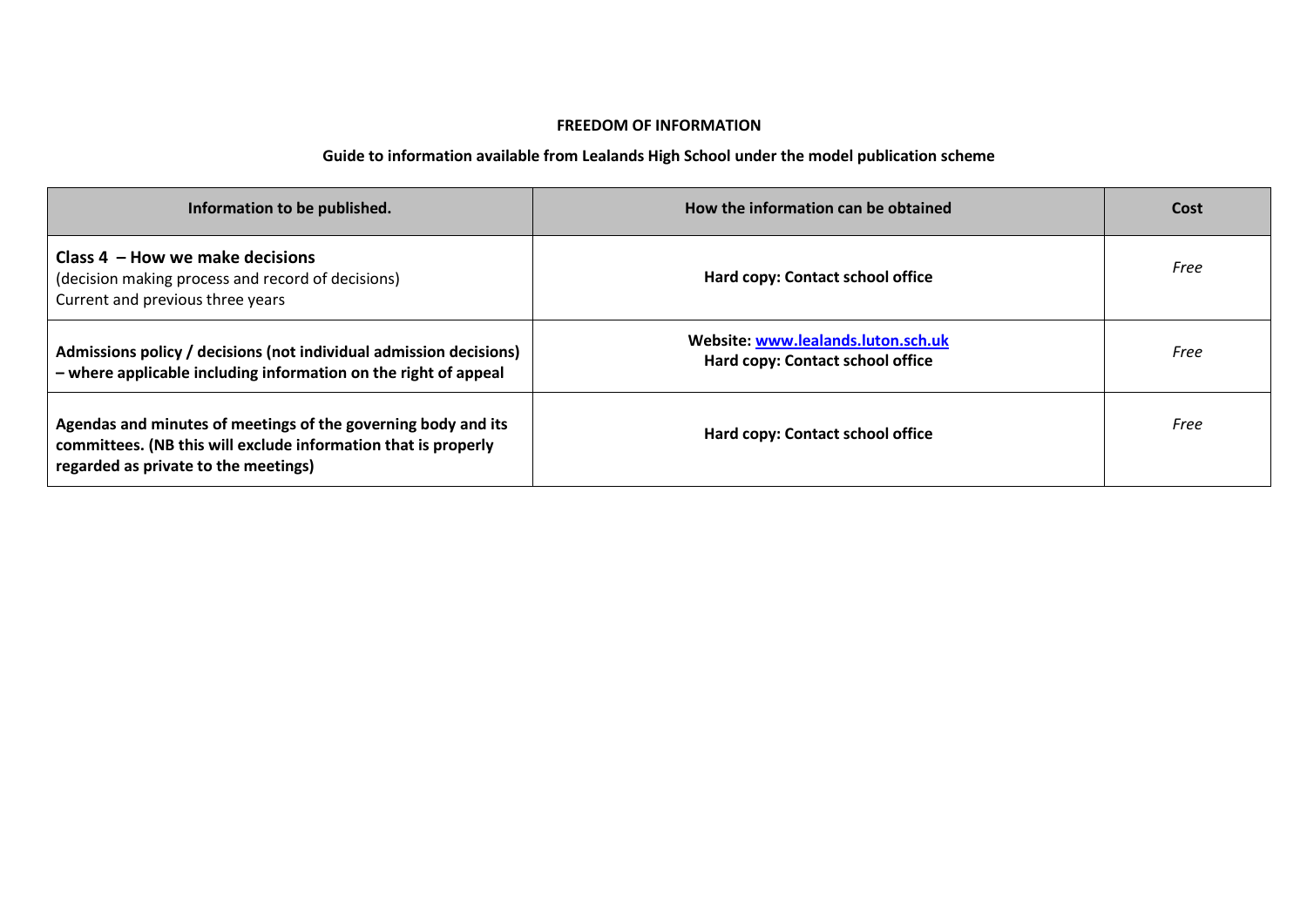| Information to be published.                                                                                                                                                                                                                                                                                                                                                                                                                                                                                        | How the information can be obtained                                    | Cost |
|---------------------------------------------------------------------------------------------------------------------------------------------------------------------------------------------------------------------------------------------------------------------------------------------------------------------------------------------------------------------------------------------------------------------------------------------------------------------------------------------------------------------|------------------------------------------------------------------------|------|
| Class $5 -$ Our policies and procedures<br>(current written protocols, policies and procedures for delivering<br>our services and responsibilities)<br>This will be current information only.<br>As a minimum these must include policies, procedures and<br>documents that the school is required to have by statute or by its<br>funding agreement or equivalent. These will include policies and<br>procedures for handling information requests, and those listed on<br>the Department for Education's website. | Website: www.lealands.luton.sch.uk<br>Hard copy: Contact school office | Free |
| Records management and personal data policies, including:<br><b>Information security policies</b><br>Records retention, destruction and archive policies<br>Data protection (including information sharing policies)                                                                                                                                                                                                                                                                                                | Website: www.lealands.luton.sch.uk<br>Hard copy: Contact school office | Free |
| <b>Charging regimes and policies</b><br>This should include details of any statutory charging regimes.<br>Charging policies should include charges made for information<br>routinely published. They should clearly state what costs are to<br>be recovered, the basis on which they are made and how they are<br>calculated. If the school charges a fee for re-licensing the use of<br>datasets, it should state in its guide how this is calculated                                                              | Website: www.lealands.luton.sch.uk<br>Hard copy: Contact school office | Free |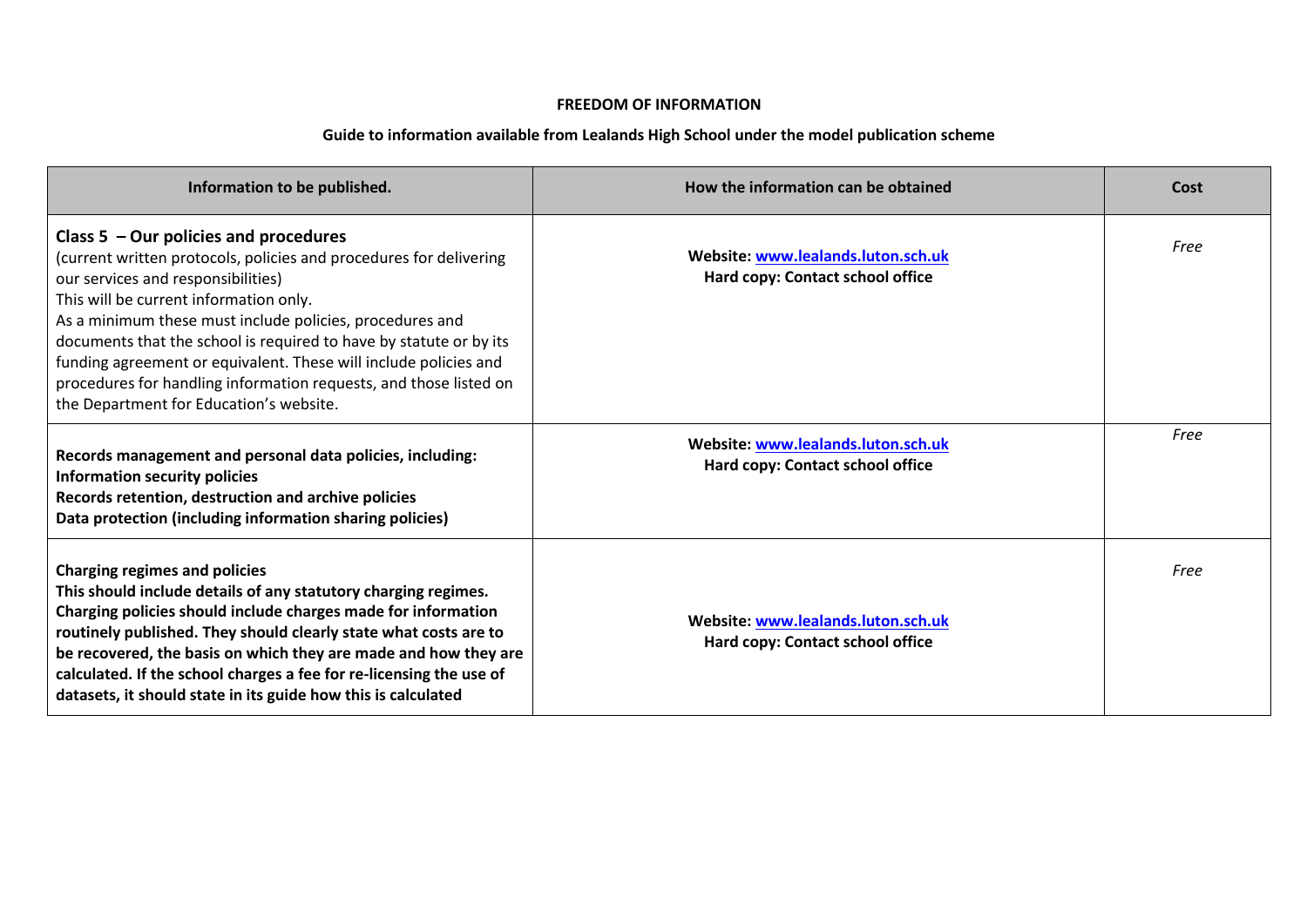| Information to be published.                                                                                                                                                                                                             | How the information can be obtained                       | Cost |
|------------------------------------------------------------------------------------------------------------------------------------------------------------------------------------------------------------------------------------------|-----------------------------------------------------------|------|
| Class $6$ – Lists and registers<br>Currently maintained lists and registers only (this does not include<br>the attendance register)                                                                                                      | <b>INSPECTION ONLY</b>                                    | Free |
| <b>Curriculum circulars and statutory instruments</b><br>(Statutory Instruments (for example Regulations), departmental<br>circulars and administrative memoranda sent to the Head Teacher<br>(Governing Body concerning the curriculum) | Hard copy: Contact school office                          | Free |
| Asset register                                                                                                                                                                                                                           | <b>INSPECTION ONLY</b>                                    | Free |
| Any information the school is currently legally required to hold in<br>publically available registers                                                                                                                                    | <b>INSPECTION ONLY / Hard copy: Contact school office</b> | Free |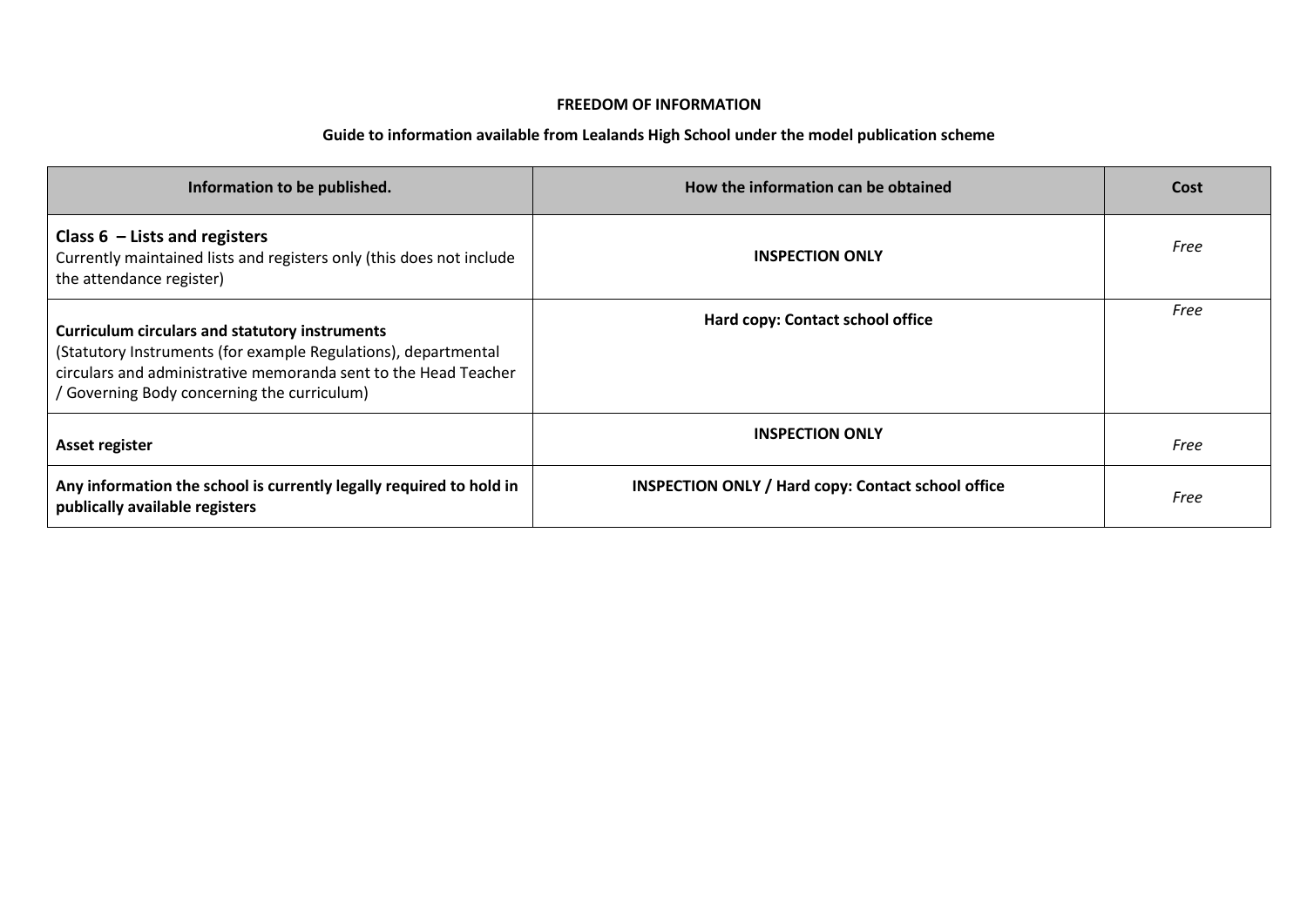| Information to be published.                                                                                                                                                                     | How the information can be obtained                                    | Cost |
|--------------------------------------------------------------------------------------------------------------------------------------------------------------------------------------------------|------------------------------------------------------------------------|------|
| Class $7$ – The services we offer<br>(Information about the services we offer, including leaflets,<br>guidance and newsletters produced for the public and business)<br>Current information only | Website: www.lealands.luton.sch.uk<br>Hard copy: Contact school office | Free |
| <b>Extra-curricular activities</b>                                                                                                                                                               | Website: www.lealands.luton.sch.uk<br>Hard copy: Contact school office | Free |
| Website: www.lealands.luton.sch.uk<br>Out of school clubs<br>Hard copy: Contact school office                                                                                                    |                                                                        | Free |
| Services for which the school is entitled to receive a fee, together<br>with those fees.                                                                                                         | Hard copy: Contact school office                                       | Free |
| School publications, leaflets, booklets and newsletters                                                                                                                                          | Website: www.lealands.luton.sch.uk<br>Hard copy: Contact school office | Free |